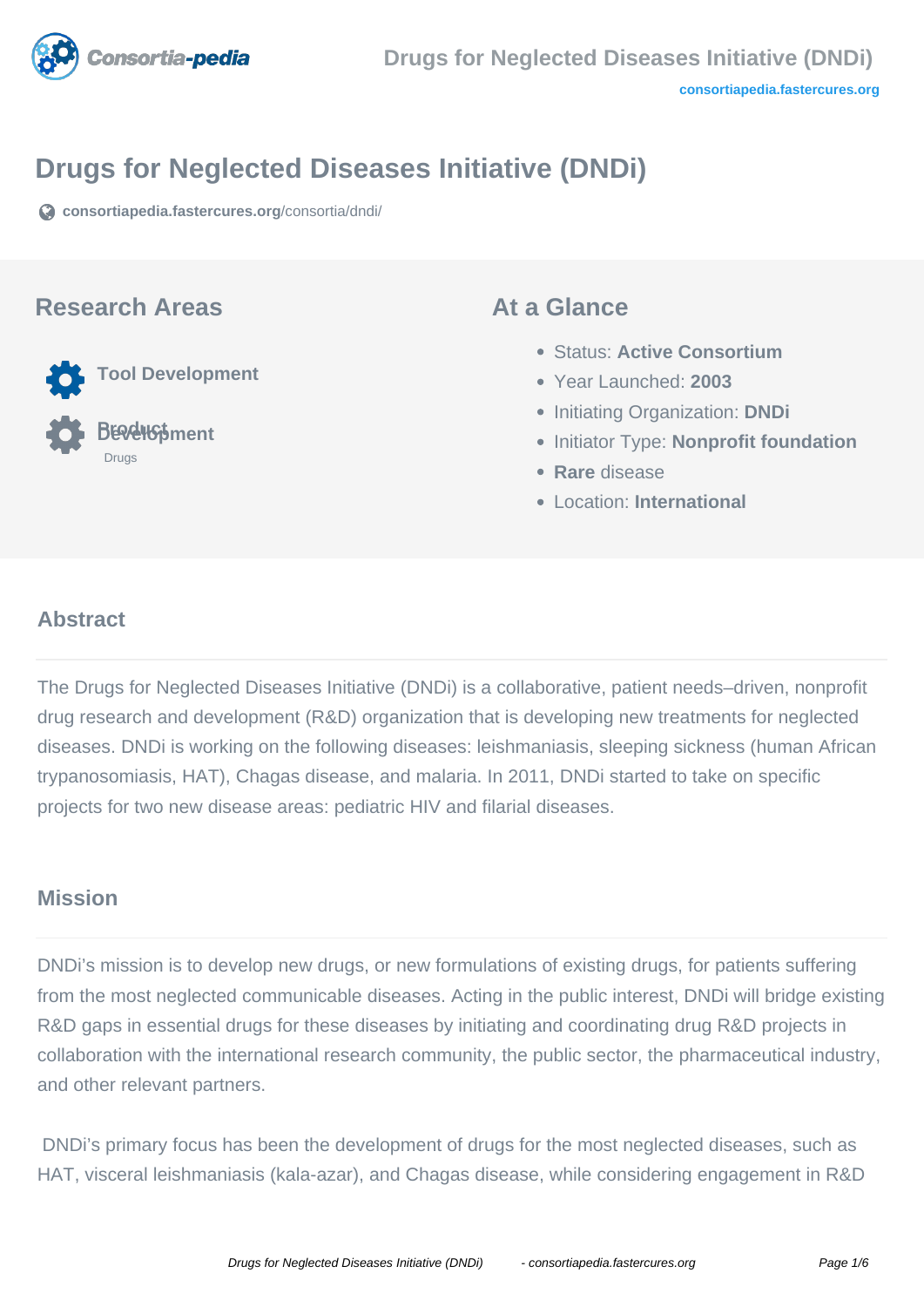

projects for other neglected diseases or development of diagnostics and/or vaccines to address unmet needs that others are unable or unwilling to address.

 In pursuing these goals, DNDi will manage R&D networks built on South-South and North-South collaborations. While using the existing support capacities in countries where the diseases are endemic, DNDi will help to build additional capacity in a sustainable manner through technology transfer in the field of drug R&D for neglected diseases.

 In December 2011, the Board of Directors decided that while maintaining its full commitment to neglected diseases such as sleeping sickness, leishmaniasis, and Chagas disease, DNDi will conclude its malaria activities by 2014, maintaining emphasis on technology transfer and sustained access, and take on new activities in the fields of pediatric HIV and specific helminth infections.

## **Consortium History**

July 2003: Start date

### **Structure & Governance**

#### Highlights of the Business Plan

 Although the R&D landscape for neglected tropical diseases (NTDs) has improved since 2000, sustainable public funding remains a critical issue to support these R&D efforts.

 DNDi will concentrate its efforts on the three primary diseases (leishmaniasis, Chagas disease, and HAT). It will complete its malaria activities and launch two mini-portfolios: pediatric HIV and specific helminth infections.

With its pipeline maturing, DNDi will increasingly focus on access, with the ultimate aim of facilitating maximum impact via appropriate use of treatments, assuring their effective transition to relevant access partners and implementers, and leveraging success for future steps.

 A critical component of the updated strategy is the further empowerment of regional offices, with the goal of transitioning their role from one of support to one of more active contribution to all DNDi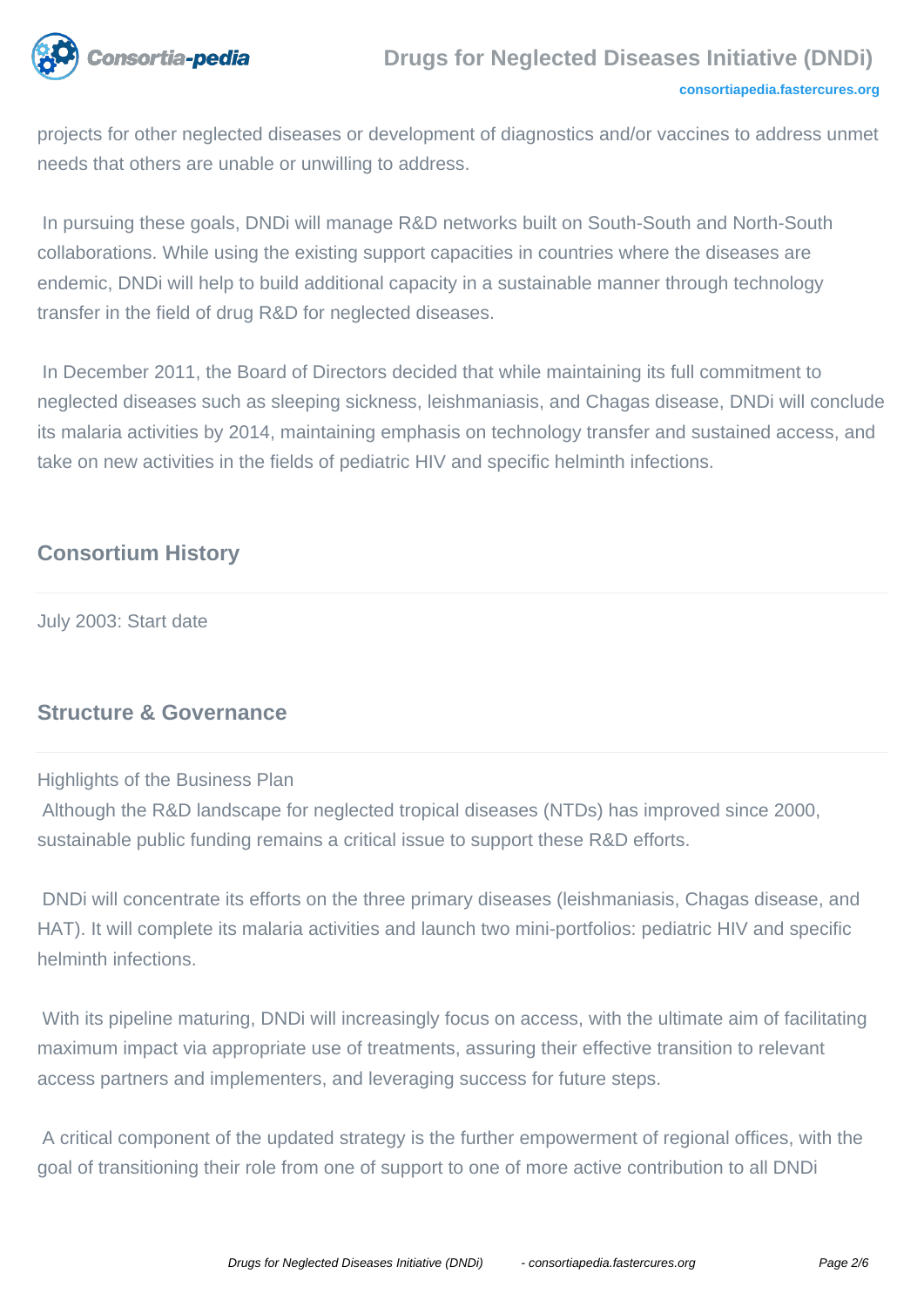

activities.

# **Financing**

DNDi is grateful for the support received from donors who contributed to the advancement of its mission and goals. DNDi invested €120 million from 2003 to 2011. DNDi has secured €340 million (approximately 85 percent) of the €400 million needed to fund its estimated needs by 2018.

# **Impact/Accomplishment**

DNDi's primary objective is to deliver a total of 11 to 13 new treatments by 2018 for leishmaniasis, HAT, Chagas disease, malaria, pediatric HIV, and specific helminth infections and to establish a strong R&D portfolio that addresses patient needs.

 Working in partnership with private industry, public institutions, academia, and nongovernmental organizations, DNDi has built the largest ever R&D portfolio for the kinetoplastid diseases and has currently under way five projects in the implementation, seven in the clinical, and seven in the preclinical stages.

To date, DNDi has successfully delivered:

## **Links/Social Media Feed**

| Homepage           |
|--------------------|
| Facebook           |
| <b>Twitter</b>     |
| LinkedIn           |
| Other social media |

<http://www.dndi.org/> <https://www.facebook.com/dndi.org> <https://twitter.com/DNDi> <https://www.linkedin.com/company/dndi> <https://www.youtube.com/user/DNDiConnect>

# **Points of Contact**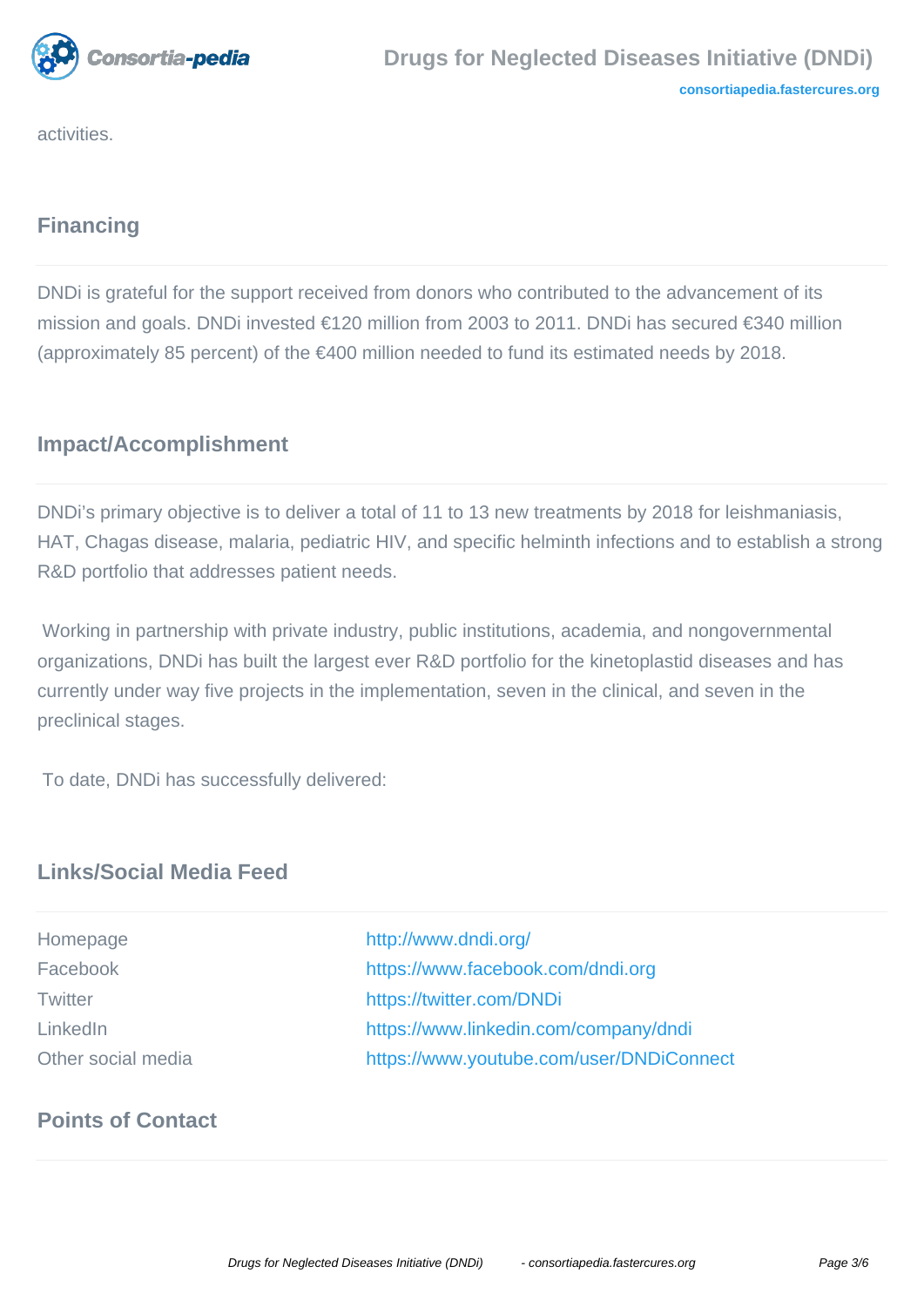

**[consortiapedia.fastercures.org](http://consortiapedia.fastercures.org/)**

Drugs for Neglected Diseases initiative (DNDi) 15 Chemin Louis-Dunant 1202 Geneva Switzerland phone: + 41 (0) 22 906 9230 fax: +41 (0) 22 906 9231

Regional Offices

 DNDi North America (Affiliate) 40 Wall Street, 24th Floor New York, NY 10005 phone: +1 646 616-8680 [www.dndina.org](http://www.dndina.org)

 DNDi Africa Post address: c/o Centre for Clinical Research Kenya Medical Research Institute P.O. Box 20778 KNH 00202 Nairobi Kenya

 Office address: c/o Centre for Clinical Research Kenya Medical Research Institute Nairobi Kenya phone: +254 20 273 30 31; +254 20 207 7767

 DNDi Latin America Rua Santa Heloisa 5 Jardim Botânico Rio de Janeiro - RJ 22460-080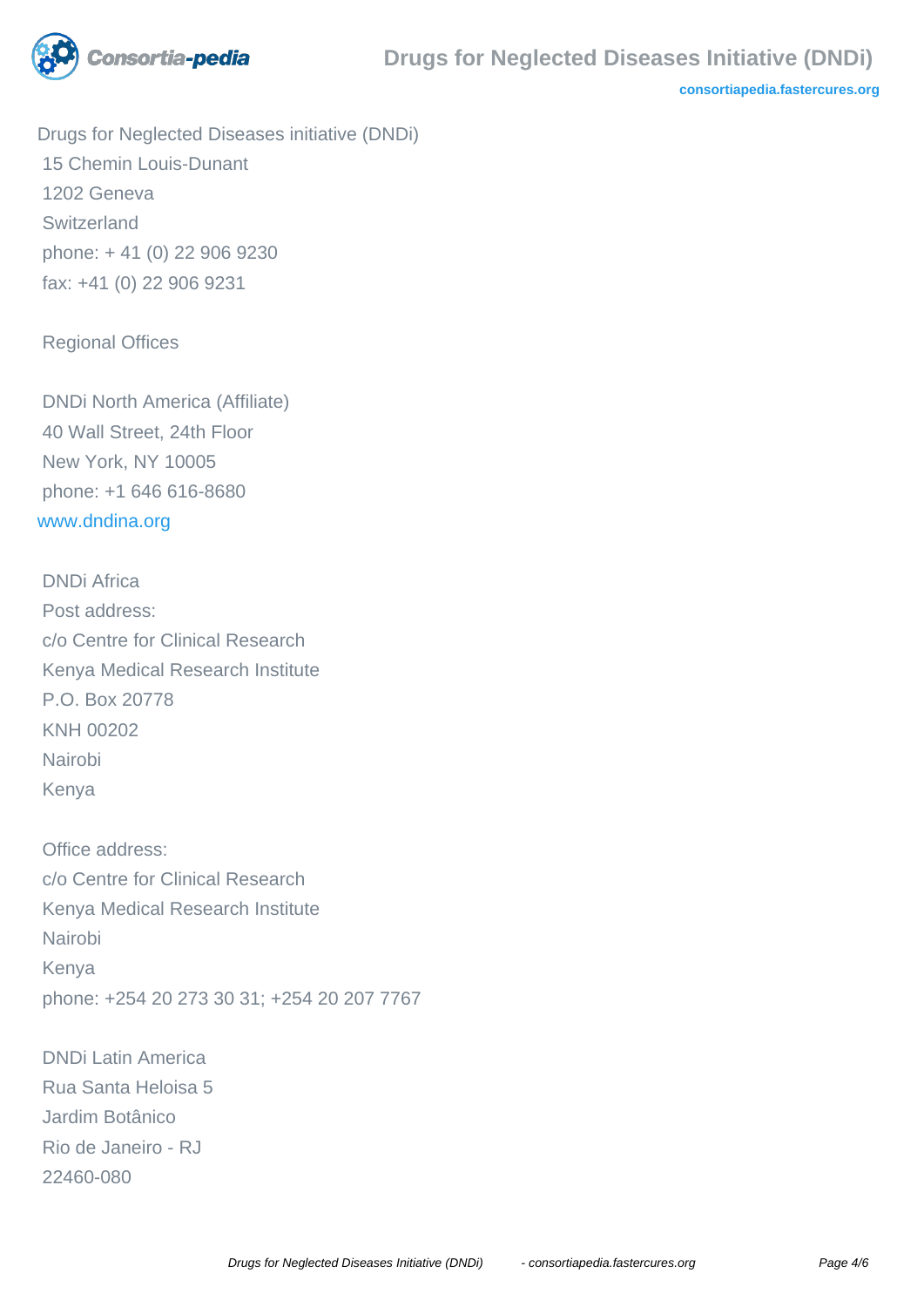

**[consortiapedia.fastercures.org](http://consortiapedia.fastercures.org/)**

 Brazil phone: +55 21 2215-2941 [www.dndial.org](http://www.dndial.org)

 DNDi India F -79 Green Park Main, New Delhi 110016, India phone: +91 11 4550 1795

 DNDi Malaysia Administration Building, IPharm-MOSTI Blok 5-A, Halaman Bukit Gambir 11700 Pulau Pinang Malaysia phone: +604 655 2829

 DNDi Japan 704 Nishi-Shinjuku KF Bldg 8-14-24 Nishi-Shinjuku, Shinjuku-ku Tokyo 160-0023 Japan phone: +81-3-4550-1199 fax: +81-3-5937-6977 [www.dndijapan.org](http://www.dndijapan.org)

Project Support Office

 DNDi in Democratic Republic of Congo Avenue Milambo, n°4 Quartier Socimat Commune de la Gombe Kinshasa Democratic Republic of the Congo phone: +243 81 011 81 31